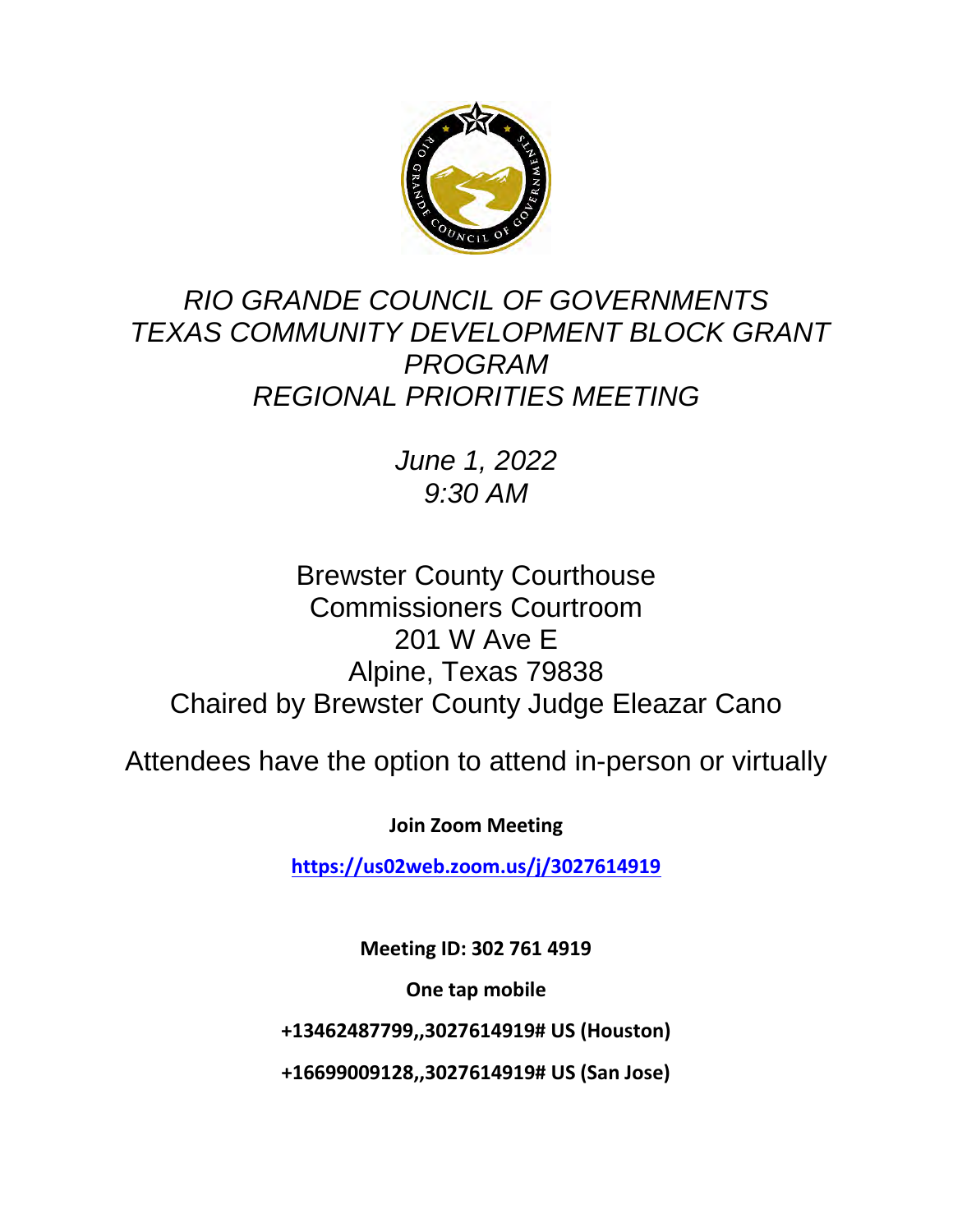

## A G E N D A

# 1. Roll Call

- 2. Public Comment
- 3. Texas Department of Agriculture-Statewide Unified Scoring Committee – Adopted 2023-2024 Adopted 2023-2024 CD Unified Scoring Criteria
- 4. Texas Community Development Block Grant Program (TXCDBG) Project Priorities for the Rio Grande Council of Governments region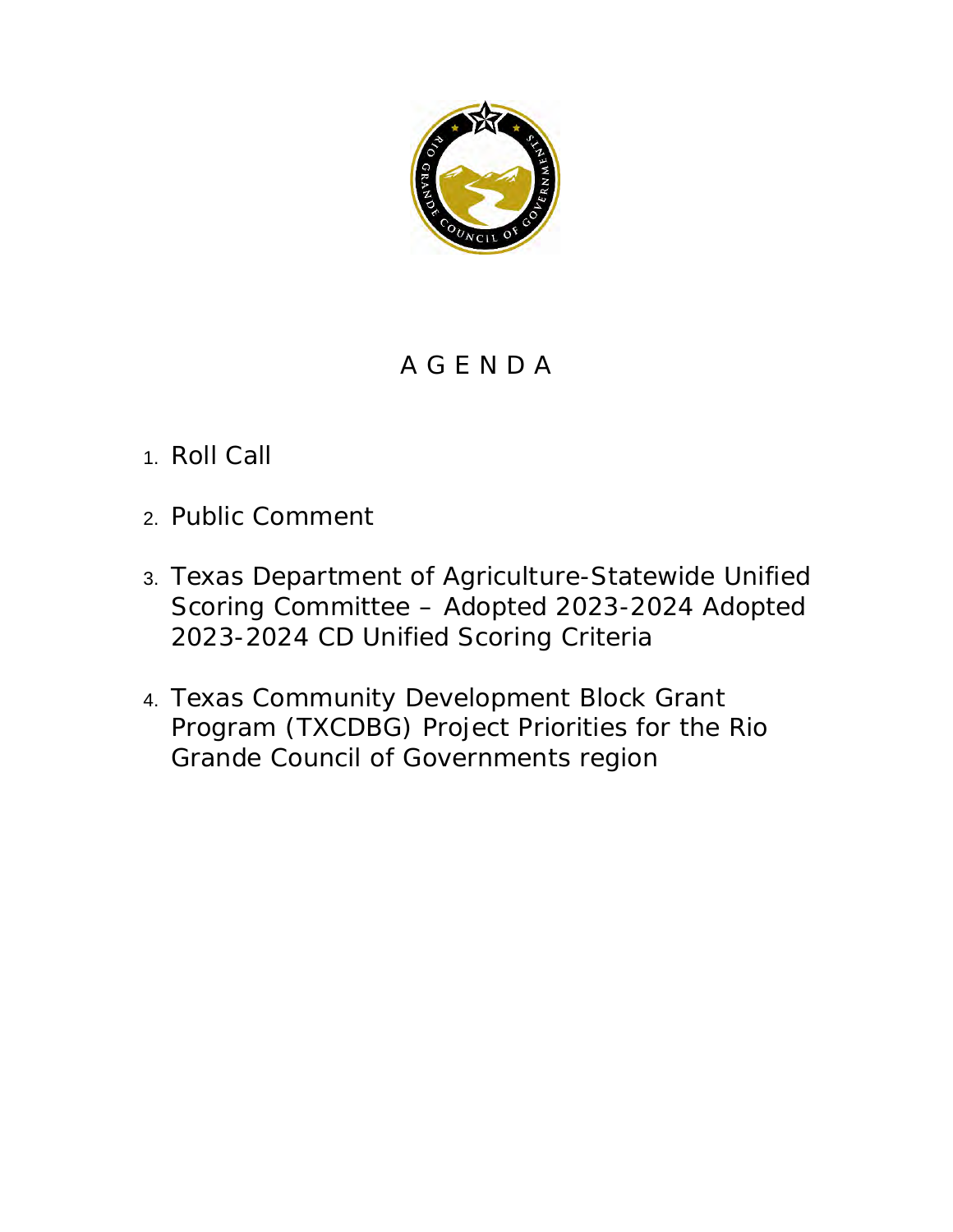

**RIO GRANDE COUNCIL OF GOVERNMENTS** TXCDP REGIONAL PRIORITIES MEETING AGENDA ITEM 1. 5/18/2022

SUBJECT: Roll Call

#### INFORMATION:

Judge Cano will conduct a roll call for all non-entitlement cities/counties who are present. Each city/county will receive one vote. The non-entitlement cities/counties in the Rio Grande Council of Governments region include:

| City              | County            |  |
|-------------------|-------------------|--|
| Alpine            | <b>Brewster</b>   |  |
| Anthony           | Culberson         |  |
| Clint             | El Paso           |  |
| Dell City         | Hudspeth          |  |
| Horizon City      | Jeff Davis County |  |
| Marfa             | Presidio          |  |
| Presidio          |                   |  |
| San Elizario      |                   |  |
| Socorro           |                   |  |
| Valentine         |                   |  |
| Van Horn          |                   |  |
| Village of Vinton |                   |  |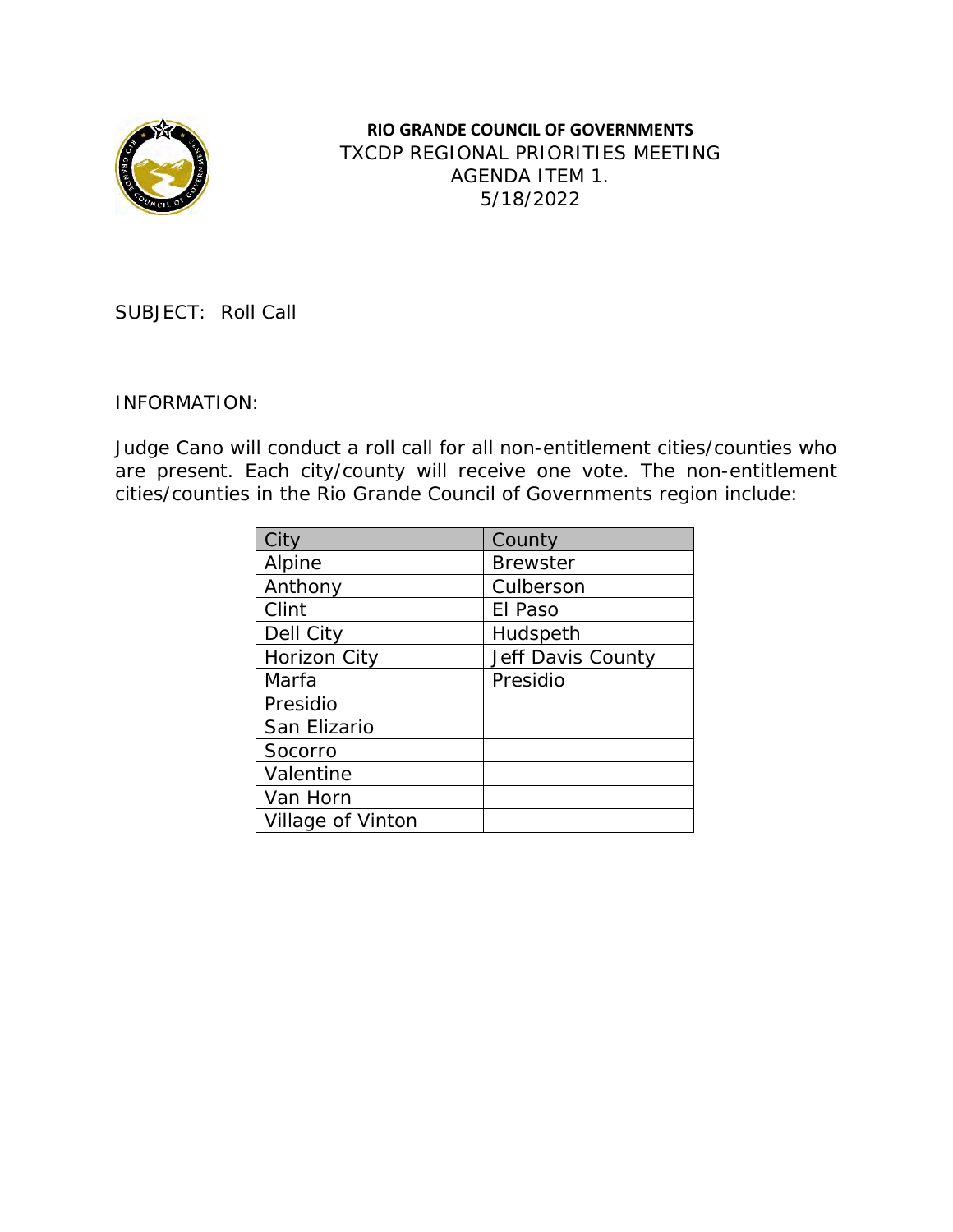

**RIO GRANDE COUNCIL OF GOVERNMENTS** TXCDP REGIONAL PRIORITIES MEETING AGENDA ITEM 2. 5/18/2022

SUBJECT: Public Comment

INFORMATION:

Members of the public may address the meeting participants during the Public Comment section or during any particular agenda item of the meeting. Any inquiries made by the public must be specific questions, which may be briefly answered with a statement of specific factual information.

The public may speak regarding an agenda item or, pursuant to Texas Government Code Section 551.042, raise a subject that has not been included in the Agenda.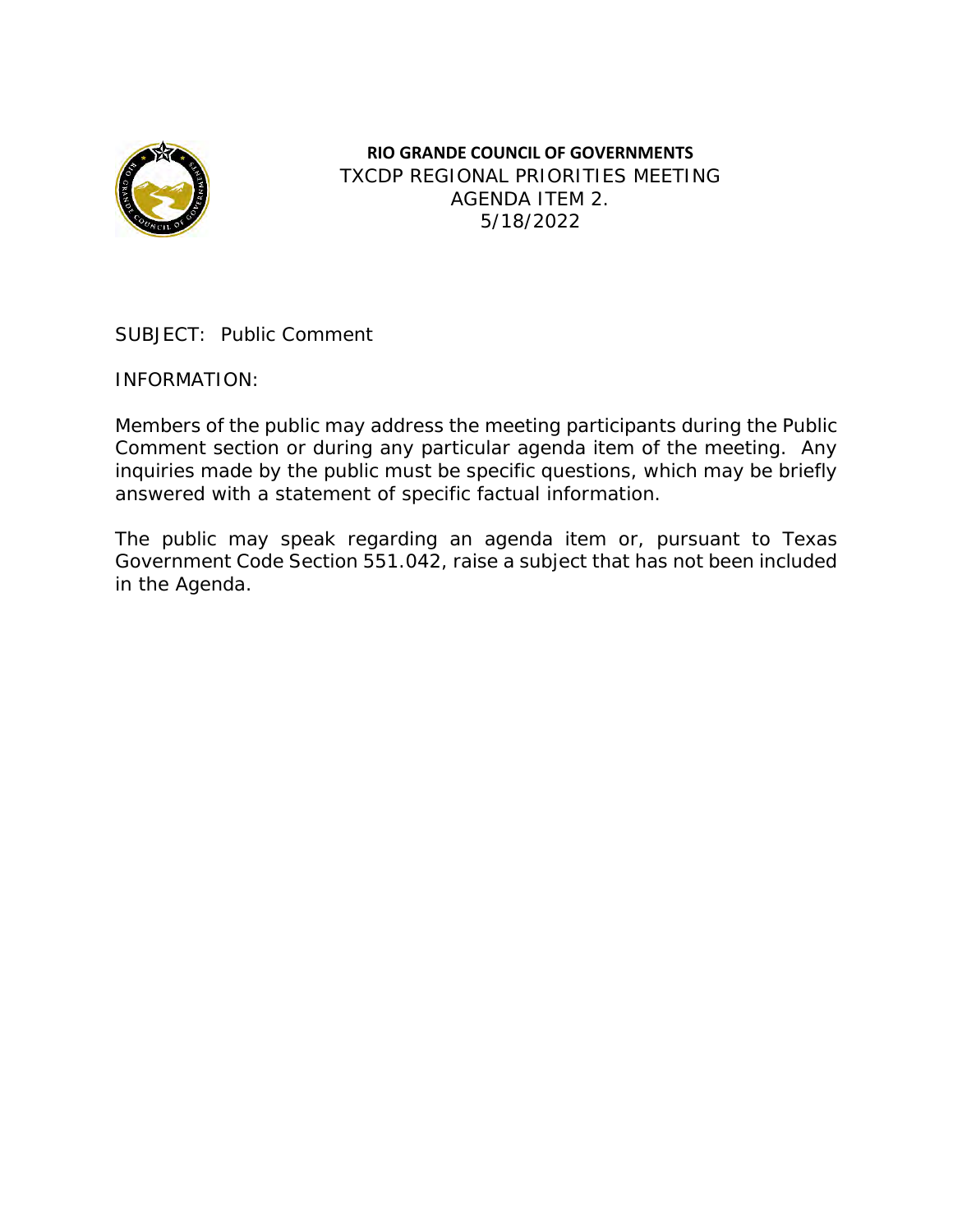

### **RIO GRANDE COUNCIL OF GOVERNMENTS** TXCDP REGIONAL PRIORITIES MEETING AGENDA ITEM 3. 5/18/2022

SUBJECT: Texas Department of Agriculture-Statewide Unified Scoring Committee – Adopted 2023-2024 Adopted 2023-2024 CD Unified Scoring Criteria

INFORMATION:

What is the poverty rate of the applicant? (20 points)

Methodology: Determined by reviewing the most recent U.S. Census American Community Survey (ACS) 5-year estimate Table S1701 for the applicant.

- 1. The poverty rate for each applicant is calculated by dividing the total number of persons at or below the designated poverty level by the population from which impoverished persons was determined. Once this has been established, the average poverty rate is determined by dividing the sum of all poverty rate by the number of applicants.
- 2. A base is calculated by multiplying the average poverty rate by 1.25
- 3. The poverty rate of each applicant is then divided by the base to determine each applicant's poverty factor
- 4. The poverty factor for each applicant is multiplied by the total maximum allowable points. Any applicants exceeding the total allowed points will be capped at the maximum.

Note: Cities will be compared to all cities, and counties will be compared to all counties

What is the applicant's match amount? (60 points)

Methodology: If the project is for beneficiaries for the entire county, the total population of the county is used. For county applications in unincorporated areas, the population category is based on the actual number of beneficiaries to be served by the project activities. If the project serves beneficiaries for applications submitted by cities, the total city population is used. Data Source: Most recently available ACS 5-year Estimate, Table B01003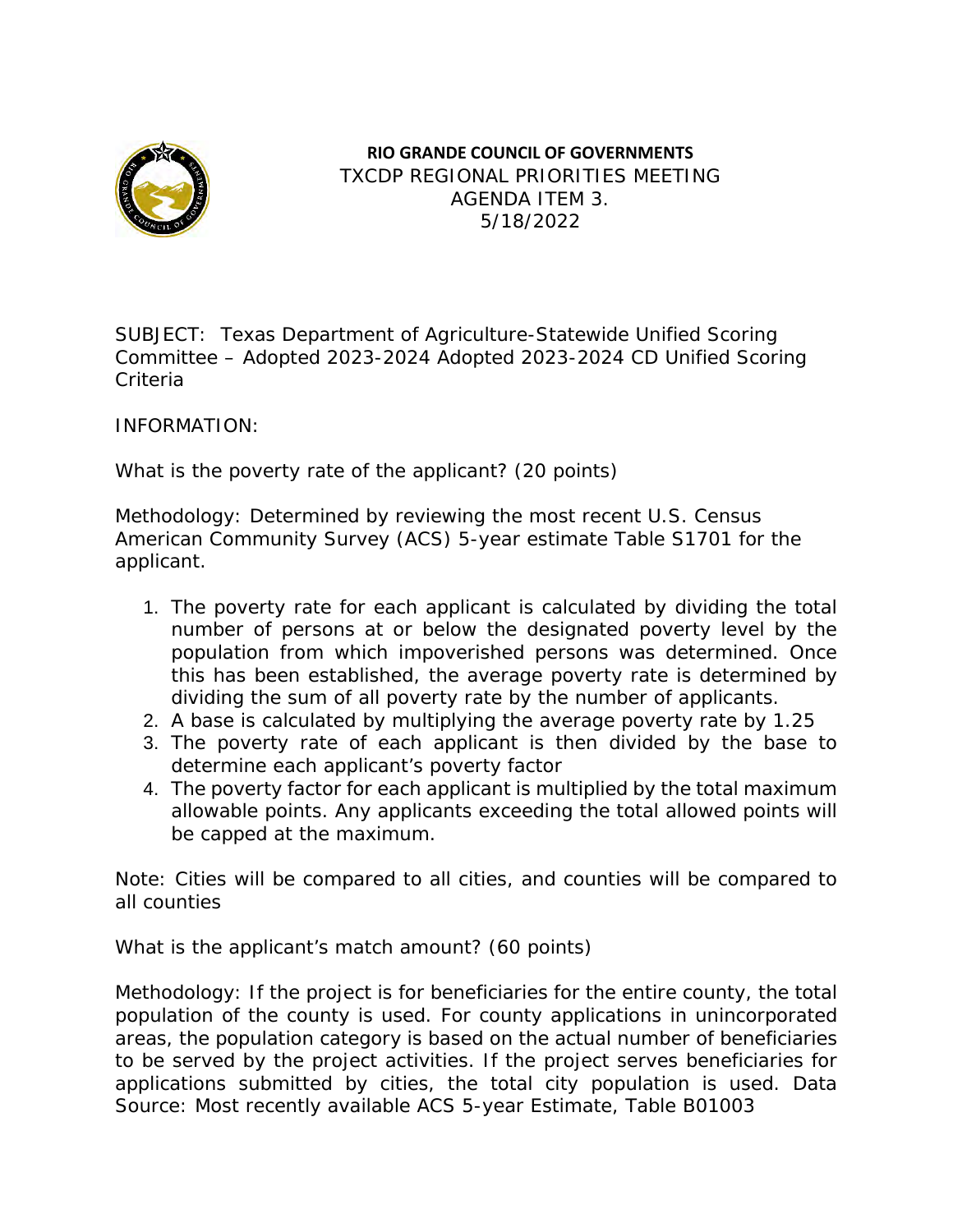Applicant(s) population equal to or less than 1,500 according to most recent ACS data:

Match equal to or greater than 2% of grant request  $=$  50 points Match at least 1.5% but less than 2% of grant request  $=$  40 points Match at least 1% but less than  $1.5\%$  of grant request = 30 points Match at least  $0.5\%$  but less than 1% of grant request = 20 points Match less than  $0.5\%$  of grant request = 10 points

Applicant(s) population equal to or less than 5,000 but over 1,500 according to most recent ACS data:

Match equal to or greater than 5% of grant request  $=$  50 points Match at least 4% but less than 5% of grant request  $=$  40 points Match at least 3% but less than 4% of grant request  $=$  30 points Match at least 2% but less than  $3\%$  of grant request = 20 points Match less than 2% of grant request  $=$  10 points

Applicant(s) population equal to or less than 10,000 but over 5,000 according to most recent ACS data:

Match equal to or greater than  $10\%$  of grant request = 50 points Match at least  $7.5\%$  but less than 10% of grant request  $=$  40 points Match at least 5% but less than  $7.5%$  of grant request = 30 points Match at least 2.5% but less than 5% of grant request  $= 20$  points Match less than 2.5% of grant request  $=$  10 points

Applicant(s) population over 10,000 according to most recent ACS data: Match equal to or greater than  $15\%$  of grant request = 50 points Match at least 11.5% but less than 15% of grant request  $=$  40 points Match at least  $7.5\%$  but less than 11.5% of grant request = 30 points Match at least 3.5% but less than 7.5% of grant request  $=$  20 points Match less than  $3.5\%$  of grant request = 10 points

Has the applicant been funded in the previous three (3) CD application cycles? (60 Points)

Methodology: Data source documentation will be reviewed, and points will be assigned.

The applicant has not received funding during the previous three funding cycles  $(0x) = 60$  points The applicant has been funded once (1x) during previous three funding  $cycles = 40 points$ The applicant has been funded twice (2x) during the previous three funding cycles = 20 points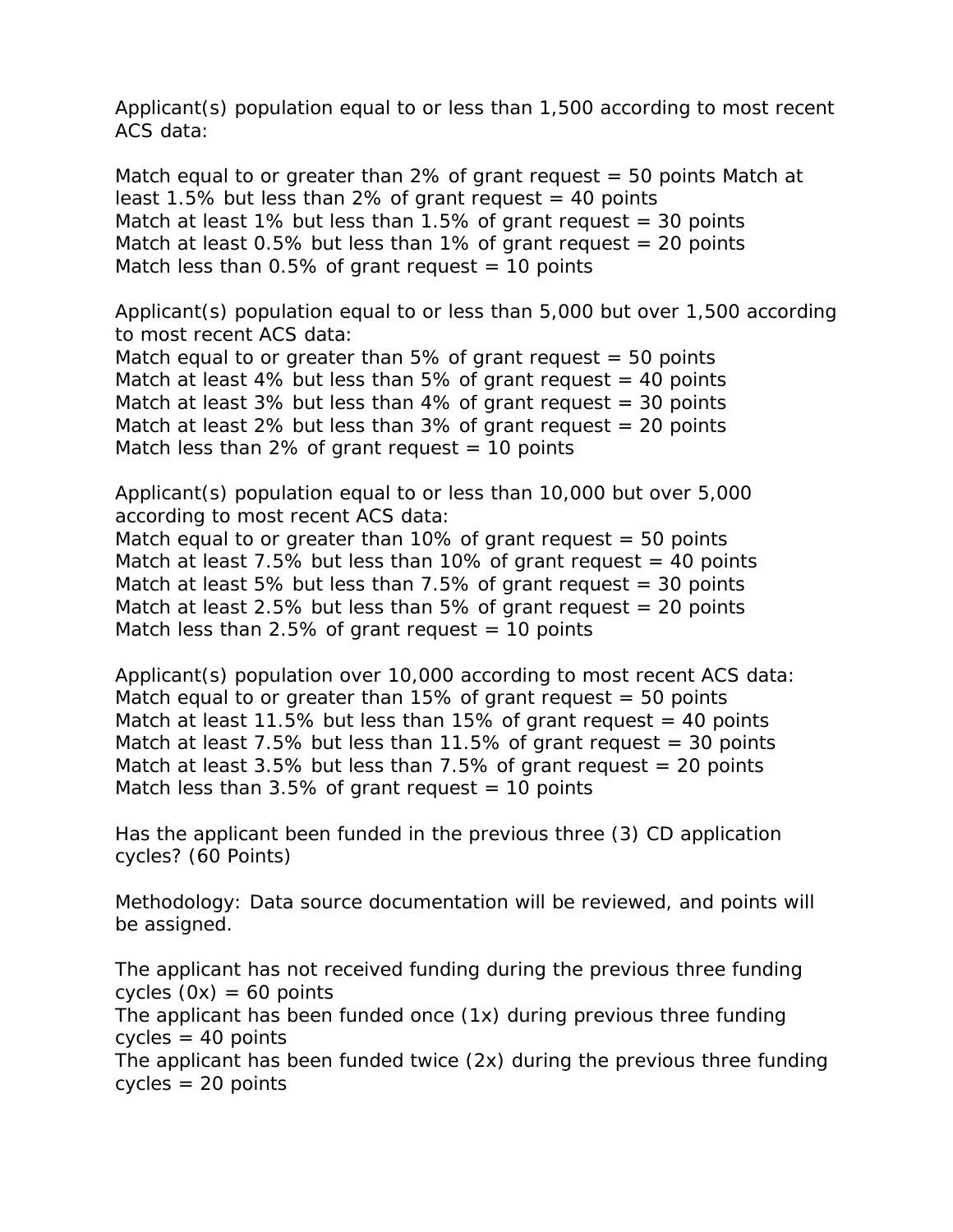The applicant has been funded three times (3x) during the previous three funding  $cycles = 0$  points

Tie Breaker: In the event of a tie, applicants shall be ranked starting with the lowest median household income. Data Source: Most recently available ACS 5-Year Estimates, Table DP03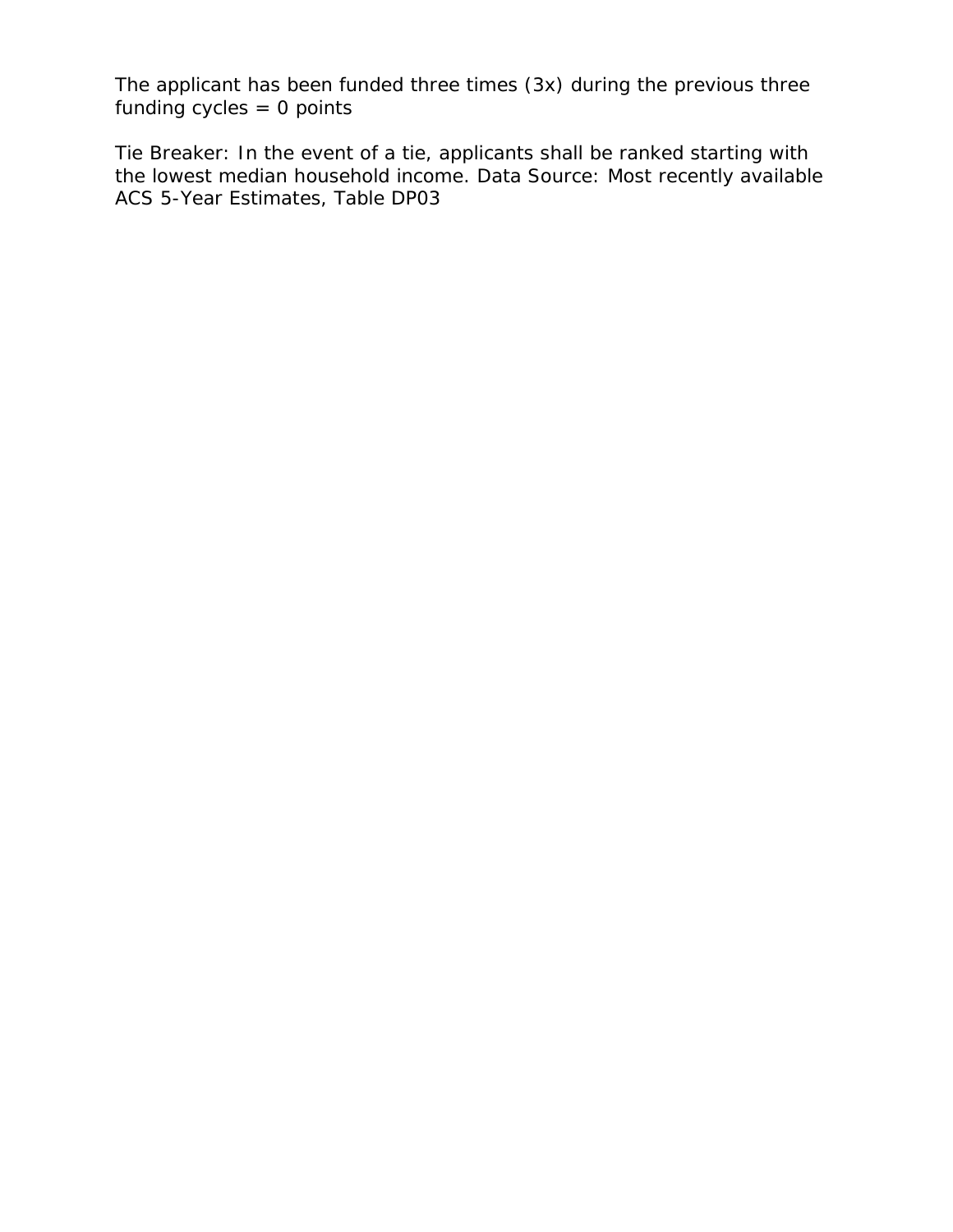

SUBJECT: Texas Community Development Block Grant Program (TXCDBG) Project Priorities for the Rio Grande Council of Governments (RGCOG) region

DISCUSS AND ACT UPON AS NEEDED

INFORMATION:

Under the Texas Department of Agriculture, the RGCOG is tasked with the establishment of project priorities for the region and the assignment of points. Twenty-five percent of the total available points will be determined by the regional project priorities. Sixty-five percent of the total available points are the scoring criteria determined by the Unified Scoring Committee and the remaining ten percent of total points will be determined by TDA through past performance measures.

The RGCOG region has previously set water/wastewater/septic tanks/yard lines, as the first priority for project types with streets/roads; drainage, being the second priority, followed by other basic utilities as a third priority.

Other priorities include: Fire protection Housing Rehabilitation Community Centers; Senior Centers; Parks